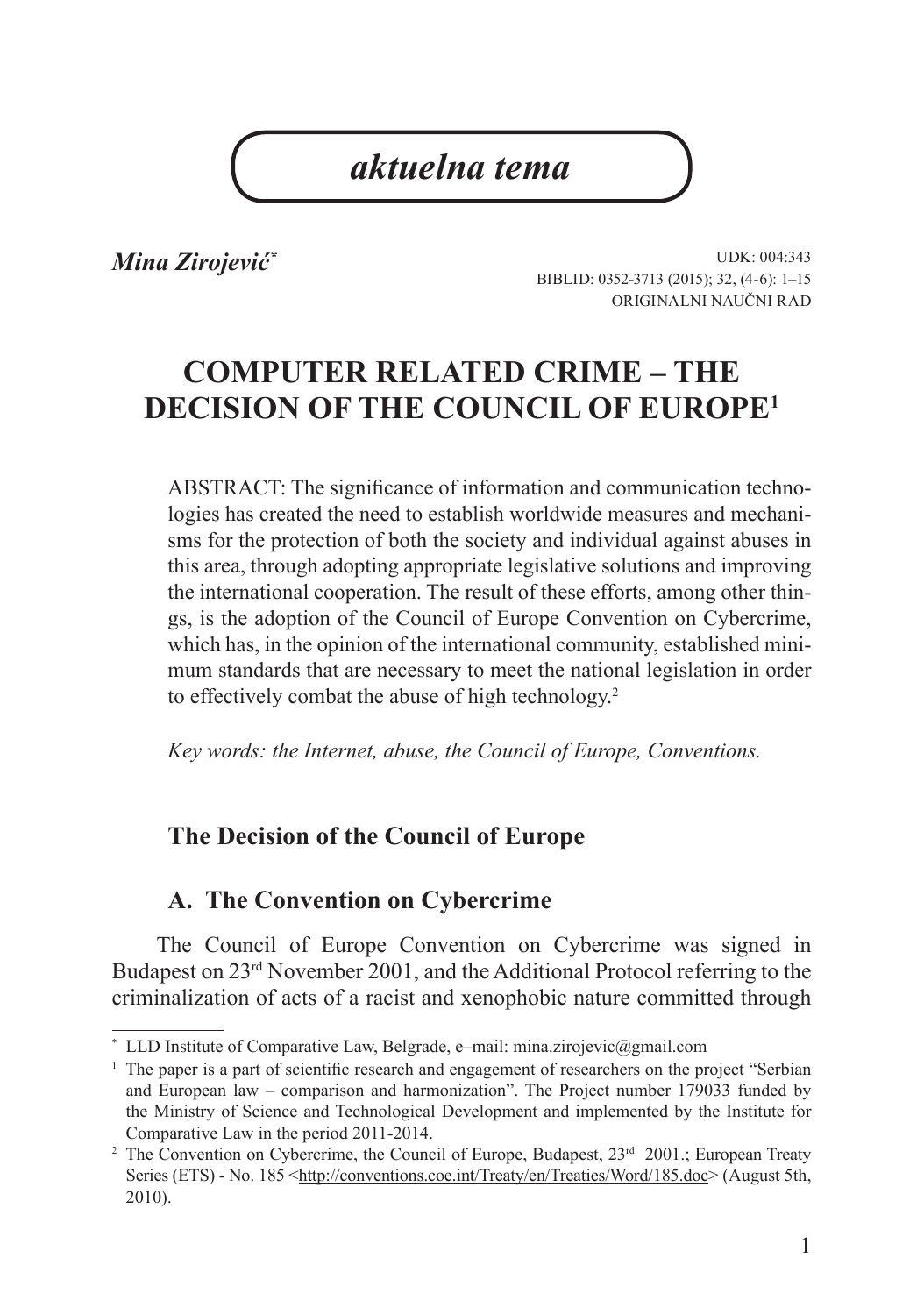computer systems was signed in Strasbourg on  $28<sup>th</sup>$  January 2003. Republic of Serbia signed both documents in Helsinki in 2005, and in 2009 the National Assembly of Republic of Serbia ratified them. By ratifying the Convention and Additional Protocol there should essentially have been innovated all laws that directly or indirectly regulated the area of information and communication technologies, and particularly the laws governing criminal-legal protection of these areas. In this way, the institutional framework was created for a more effective fight against cybercrime.

The Convention defines a total of nine offenses that are classified into four groups.

The Convention consists of four sections: 3

(I) The use of the term;

(II) Measures to be taken at a national level – substantive criminal law, procedural law and the jurisdiction of the Contracting Parties for the criminal acts prescribed in accordance with the Convention;

(III) International cooperation – general principles, specific provisions;

(IV) Final Provisions.

The first chapter gives a brief overview of the Convention and definitions of key terms used in the text of the Convention.

The second chapter of the Convention, which includes Articles 2 - 22, is divided into several sections and includes substantive and procedural provisions. Within the substantive provisions, there are stipulated nine offenses being grouped into four categories.

The first group of alleged acts constitutes crimes against computers and computer systems in the strict sense. The Convention has named this group as: Criminal offenses against the confidentiality, integrity and availability of computer data and systems.<sup>4</sup>

The second group of criminal acts constitutes crimes classic whose execution is linked to computers as computer related acts.

The third part of the second chapter deals with the criminal acts that are related to the content of the communication on a computer network and it is dedicated to the related crime so- called "Child pornography", or exploitation of children (or minors) in pornography in Article 9 (Offences related to child pornography, Article 9). The States Parties shall, under the national

<sup>&</sup>lt;sup>3</sup> "The Official gazette of RS", no. 19/09

<sup>4</sup> Offences against the confidentiality, integrity and availability of computer data and systems, Title 1, Section 1, Chapter II, the Council of Europe, the Convention on Cybercrime, ETS No. 185 – Explanatory Report; <http://www.conventions.coe.int/Treaty/en/Reports/Html/185.htm> (December 20th, 2013).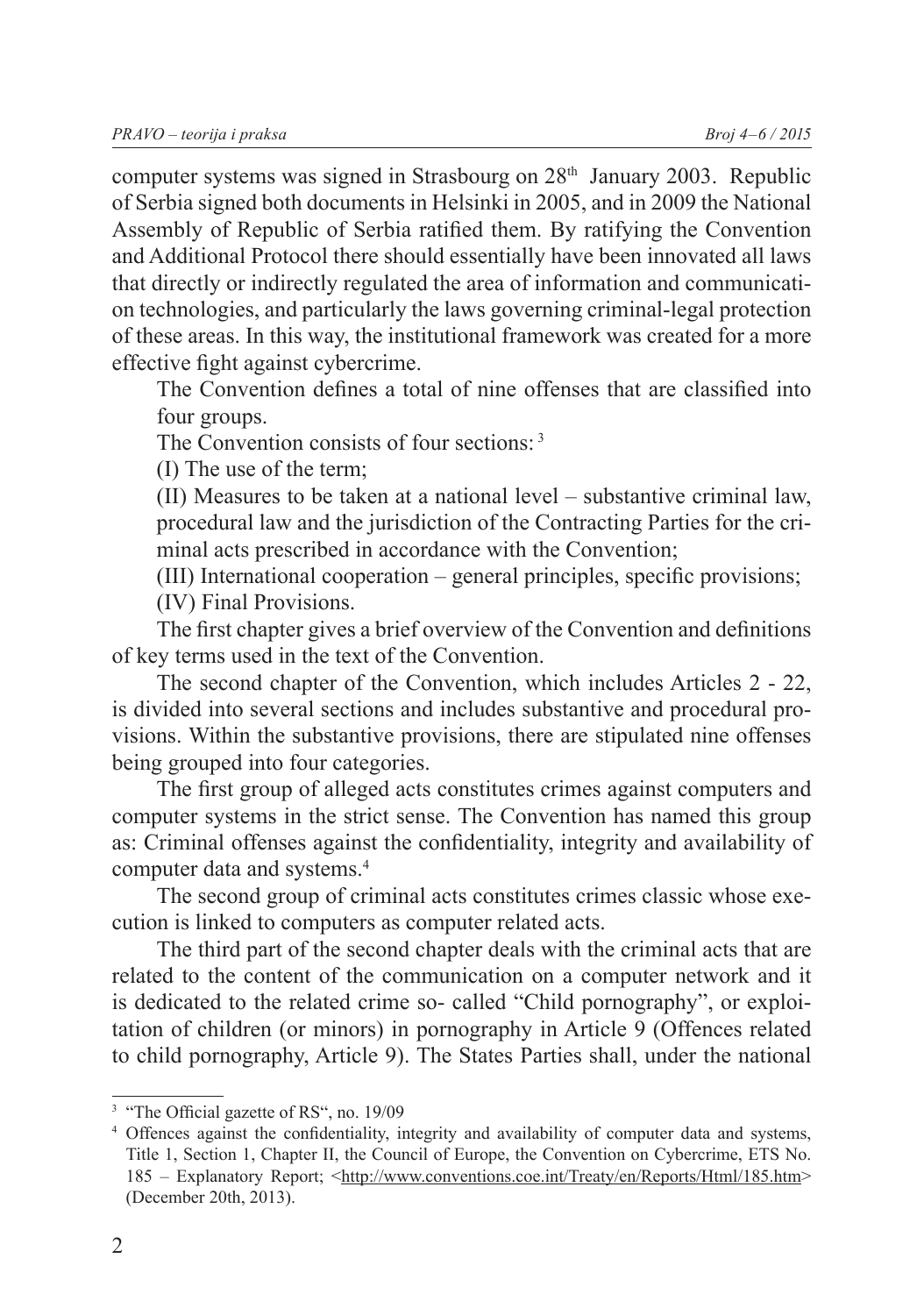legislation, incriminate the following activities: the production of the child pornography for the purpose of its distributing through a computer system; offering or making the child pornography available through a computer system; the distribution or sending the child pornography through a computer system; procuring the child pornography for oneself or other person through a computer system; the possession of the child pornography in a computer system or on a medium for the transmission of computer data. So, there should be criminalized any behaviour related to the child pornography.

The fourth segment of the second chapter is devoted to criminal offenses related to copyright and related rights in the Article 10 (Offences related to infringements of copyright and related rights, Article 10). The Convention does not devote much space to this problem, primarily because in the field of copyright and related rights there are relevant international instruments, whose scope is now extended to the execution of the alleged acts using computers and computer networks. Therefore, it criminalizes copyright infringement by the definition contained in existing international treaties.

The fifth segment of the second chapter covers the criminalization of attempt to commit, aiding and abetting of the offenses (Article 11), the liability of legal persons (Article 12) and prescribing penalties for offenses committed under the Convention (Article 13).

 The second part of the second chapter of the Convention is devoted to the criminal procedure law. These provisions deal with the procedural powers of government bodies in investigations of criminal offenses related to new technologies. The Convention introduces some classic instruments of investigation of criminal offenses in the new virtual environment, thus respecting the specific nature of cyberspace.<sup>5</sup>

In addition to general provisions that require from the states to include the crimes in question in their criminal law, as well as other acts which are not found in the text of the Convention which may be subsumed under this group, a great attention is paid to the method of collecting the data stored on computers or portable devices, and the protection of basic individual rights guaranteed by the European Convention on Human Rights and the Covenant on Human rights of the UN.<sup>6</sup>

Procedural rules should be complied with in respect of the offenses provided by the previously described members of the Convention, as well as the

 $5$  The procedural part of the Convention: Articles. 14-22., the Council of Europe, the Convention on Cybercrime, ETS No. 185 – Explanatory Report; <http://www.conventions.coe.int/Treaty/en/ Reports/Html/185.htm> (December 20th, 2013)

<sup>6</sup> Article 15. of the Convention.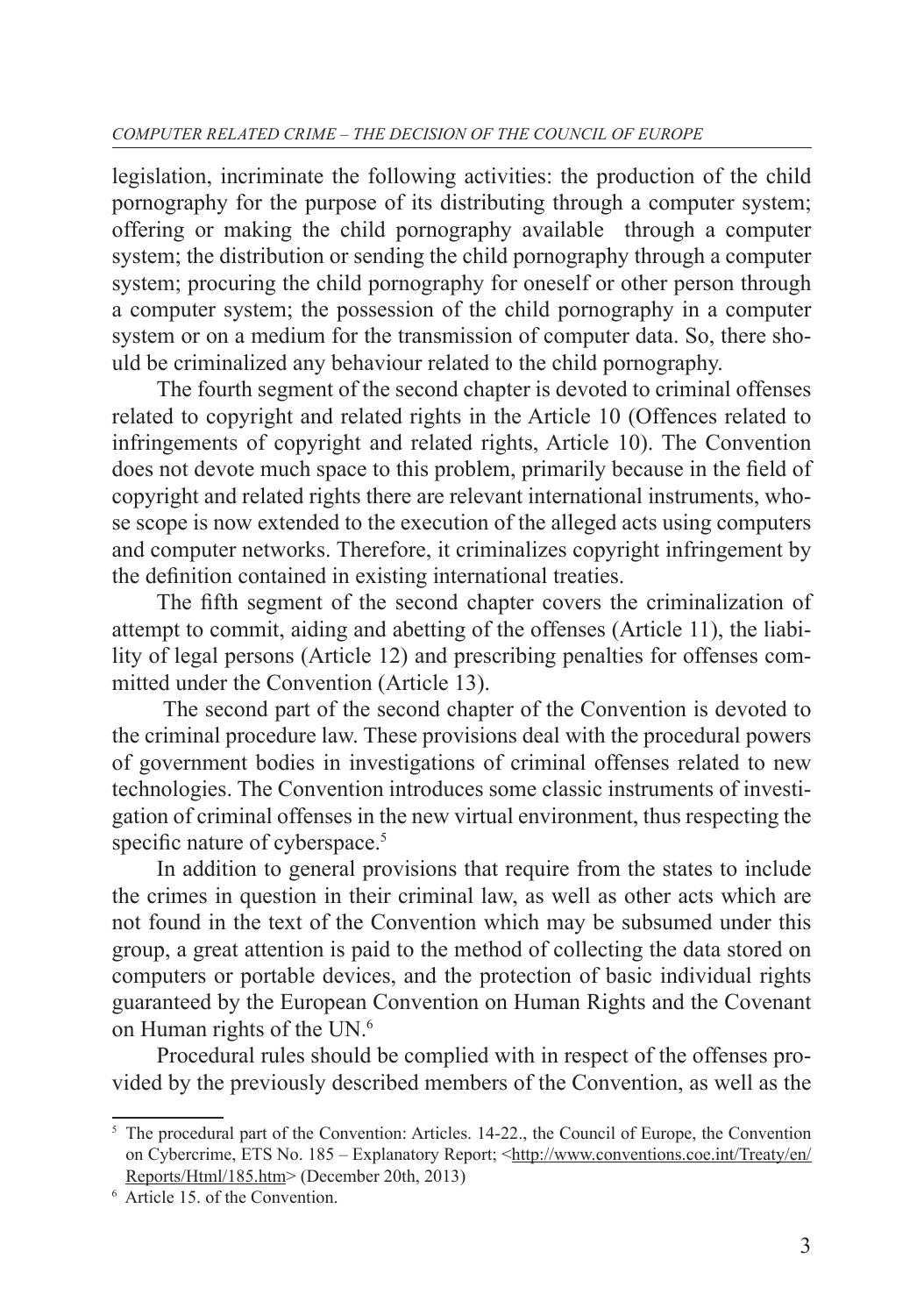other criminal acts committed by computers, computer systems and networks, as well as in finding, developing, providing and collecting clues in an electronic form related to such offenses.7

Under the Convention, the competent national authorities shall have the authority to search and seize any computer or data storage medium on which they are, or where there is a suspicion that they may contain the incriminating materials, as well as from the provider of electronic communications they can collect the data relating primarily to the use of the Internet and credit cards through which one can get information about a potential perpetrator of the offense of cybercrime (Articles 19 and 20). Also, the authorities responsible for prosecuting criminal acts and perpetrators have the powers: to order or similarly obtain or achieve the expeditious preservation of the specified computer data, including the traffic data that have been stored by means of a computer system in those cases where there is reasonable suspicion that the data subject changes or can be lost; 8 to order the surrender of certain computer data to certain persons in whose possession there are included in a particular computer system or a particular medium for storing data; as well as the Internet providers to hand over information about users of services related to such services, which are owned by the Internet Service Provider or its *de facto* authorities; to require a partial disclosure of the traffic data; to review (search) and seizure every computer or a part of computer and data stored on them, as well as a medium for storing of the computer data if there is a reasonable suspicion that they could be considered as incriminating materials; as well as to collect the data relating primarily to the use of the Internet and credit cards from the provider of electronic communications, and on the basis of which there may be the name or IP address of a potential perpetrator of a crime.

The third part of the Convention is dealing with the international cooperation of states in combatting a computer crime, and above all the manner for overwhelming practical obstacles in enforcement of national legislative

<sup>&</sup>lt;sup>7</sup> http://www.itu.int/ITU-D/cyb/cybersecurity/docs/itu-toolkit-cybercrime-legislation.pdf p.19. available on 14<sup>th</sup> March 2010

<sup>8</sup> Article 16 of the Convention. Those data are those which were not deleted until issuing of order. This kind of measure for obtaining data can last up to 90 days by the Convention. Also, there is no obligation of ISP to deliver these data to law enforcement agencies; they should obtain them by themselves. It is important to stress that this power is different than the power of data retention. Nature of communications and contemporary forms of communicating through these channels forces creators of measures to divide forms of activities with data, because of service providers and service users, but as well law enforcement personnel. But the Convention just gives a framework for this and it is on the parties to prescribe their own measures and measures for protecting all communication parties in the communication traffic.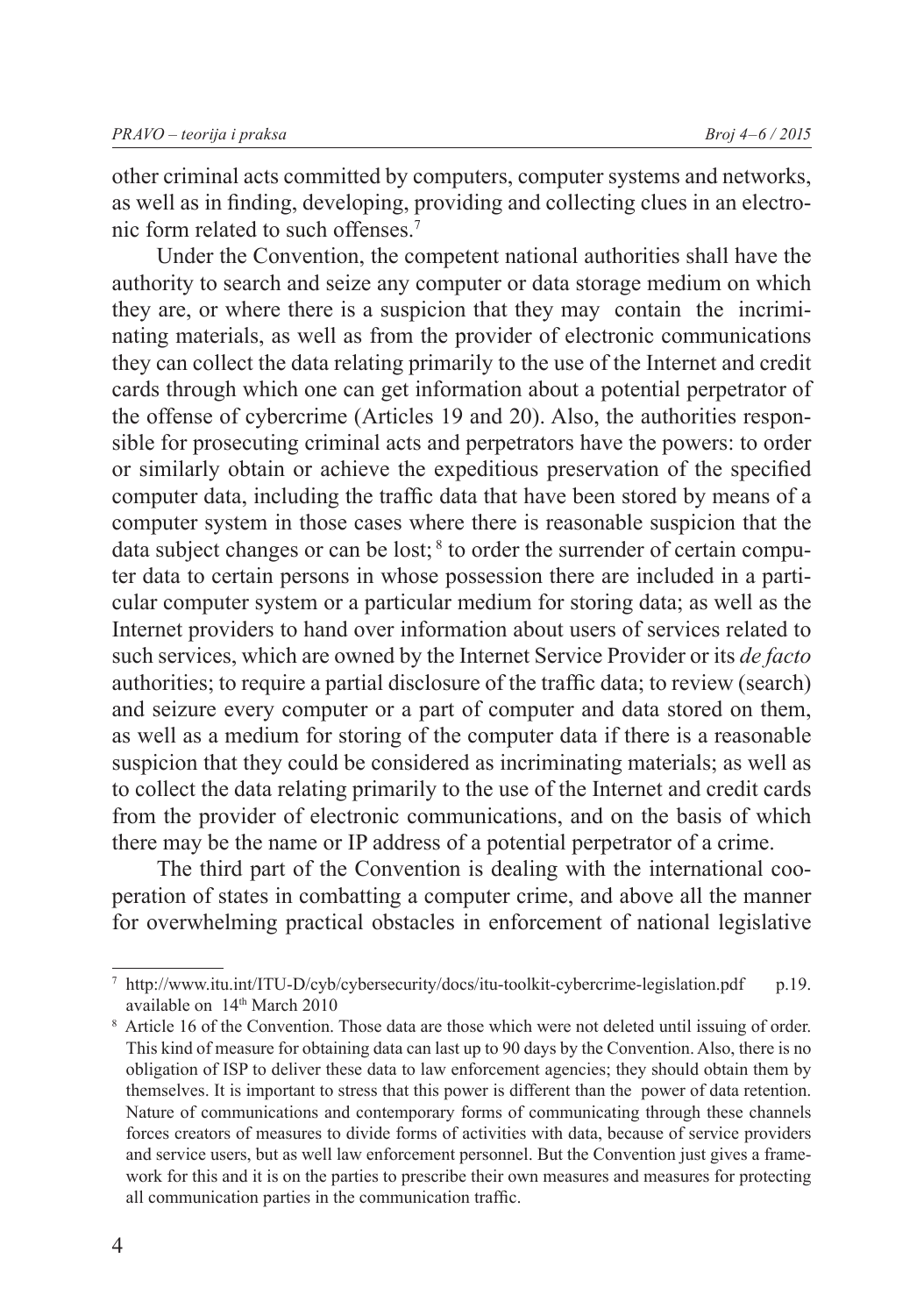#### *COMPUTER RELATED CRIME – THE DECISION OF THE COUNCIL OF EUROPE*

solutions embodied in criminal acts which normally cross borders of national boundaries, and also include involvement of individuals from different countries all over the world. The Convention prescribes general principles of the international cooperation in Article 23, general principles of extradition in Article 24, general principles on mutual legal assistance in Article 25, even in cases of missing of applicable international treaties (Article 27). Articles 29 and 30 deal with the expedited preservation of the recorded computer data at the international level and the expedited preservation of the recorded communication traffic at the international level again. Especially Article 31 is dealing with accessing to the recorded computer data within a framework of mutual legal assistance and Articles 33 and 34 cover gathering the information about traffic in real time and the interception of the content data at the international level. Article 35 brings, in the course of expedited acting especially in cases of preserving of communication data in other states, a network of 24/7 points of contact.<sup>9</sup> It is conceived to support the police and other authorities, as well as the contact for all information and the starting point for all requirements concerning the prosecution and investigation of cybercrimes. States are left to correct in practice the existing differences through additional bilateral agreements, and to further specify the kind of cooperation for which there is a special interest. According to Article 31, each State Party may request the other one to carry out a specific investigation on its territory if it is necessary for the purposes of an investigation in a connection with any of the offenses provided for in the Convention.

When the Extradition is about, there are situations where a state shall not be obliged to extradite a person. This is primarily the case when it comes to the lack of dual criminality, but the Convention provides an additional condition – the criminal act must be labelled as seriously in the law itself, or, for its enforcement, it shall be punishable by a minimum sentence of one year imprisonment, except as otherwise provided in some other international agreement between states in terms that can be applied to a given situation (Article 24). Also, among the countries having reciprocal bilateral or multilateral extradition treaties, the Convention shall serve as the basis for extradition.

The provision concerning the establishment of 24/7 network with points in each country will serve as support for the police and other authorities, as well as the contact for all information and the starting point for all

<sup>9</sup> This cooperation incorporates: providing of technical advice, securing and expedited preserving of the traffic data and data of communication content, finding and gathering of the data and traces of the committed criminal act.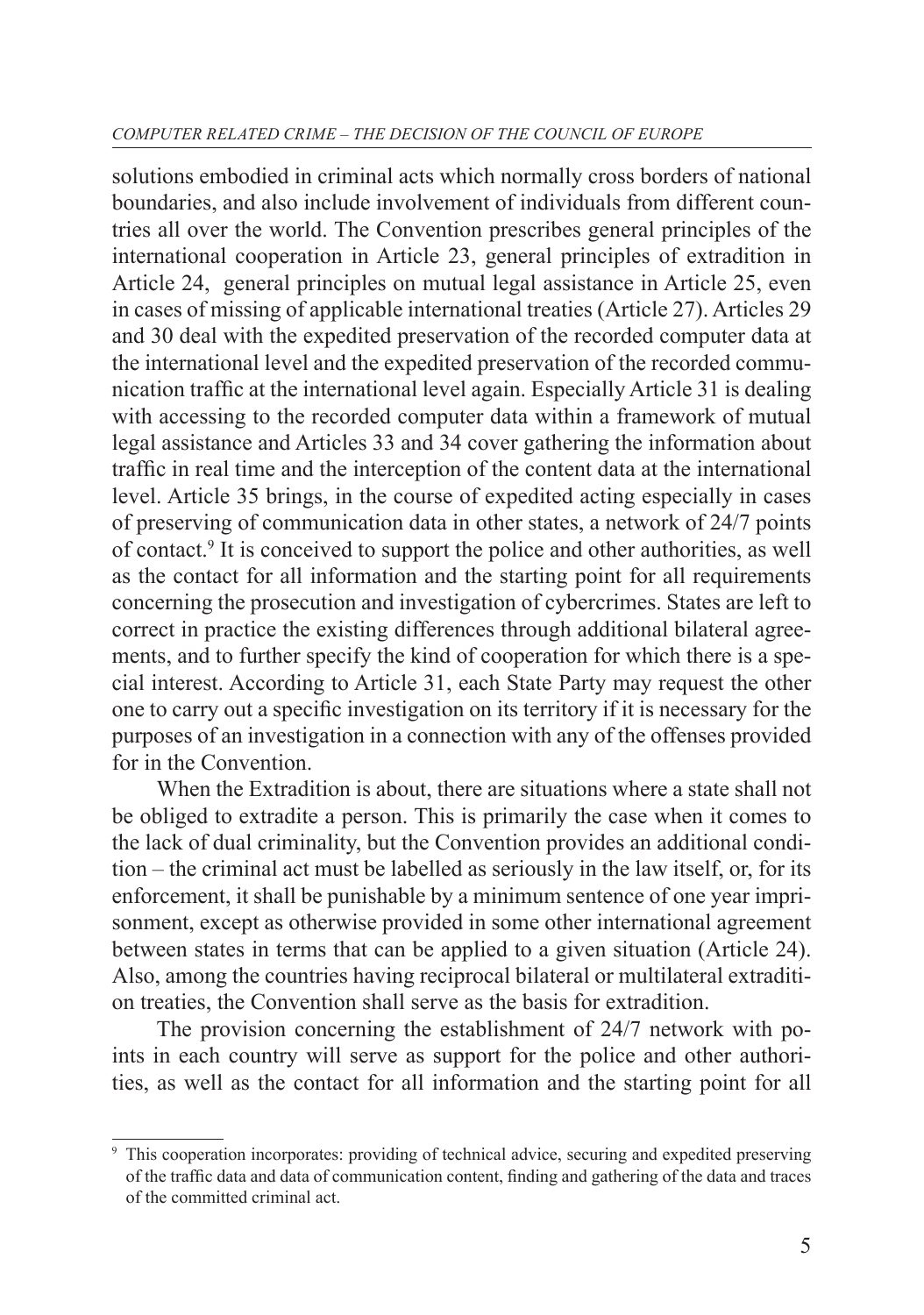requirements concerning the prosecution and investigation of computer crime offenses (Article 35).

The Convention is specific by its, again, negative aspect, which could be sought earlier in the text – the specificity of the slow ratification by the developed countries. Talking about the modern technology, the highly developed countries which have ratified the Convention are the United States (2006), France, Denmark and Norway. The same hasn't been signed by Monaco, Russia (which clearly refused to join the signatories in August 2009) and San Marino. On the other hand, it is interesting that within the EU, for example, Monaco, San Marino, Poland, Ireland, Liechtenstein and Sweden, although it was signed by them, they didn't ratify it. Why is this happening? Some authors cite as the main reason already mentioned procedural powers of state agencies, which the Convention provides almost with no limits. 10 Many critics point out the negative traits of the Convention, for diverse reasons.<sup>11</sup>

The fourth chapter contains the final provisions of the Convention. It is of special interest to countries that are not members of the Council of Europe, because it allows an agreement on the implementation of the Convention approaches and states that are not in the Council of Europe.

## **B. The Additional Protocol to the Convention on cybercrime, concerning the criminalization of acts of a racist and xenophobic nature committed through computer systems**

In 2003 there was signed the Additional Protocol to the Convention on cybercrime under the title CETS no. 189. It refers to the criminalization of acts of a racist and xenophobic nature committed through computer systems and it was entered into force on 1st March 2006. Of the countries in the region which have ratified it we could state the following: Albania, Bosnia and Herzegovina, Croatia, Macedonia, Romania and Montenegro, while Hungary and Bulgaria have neither signed nor ratified it, and, for example, Spain, Sweden and Switzerland have only signed, but not ratified it.<sup>12</sup>

<sup>10</sup> Komlen-Nikolić, L. et all. Op. cit. p. 51.

<sup>&</sup>lt;sup>11</sup> EFF (*Electronic Frontier Foundation* http://www.eff.org, 1<sup>st</sup> October 2014) calls it the worst internet law in the whole world. More of other reasons at: Nate Anderson, *World's Worst Internet*  Law, http://arstechnica.com/news.ars/post/20060804-7421.html, 1<sup>st</sup> October 2014.

<sup>&</sup>lt;sup>12</sup> The State Union of Serbia and Montenegro signed it on  $7<sup>th</sup>$  April 2005. The list of ratifications can be found at: http://conventions.coe.int/treaty/Commun/ChercheSig.asp?NT=189&CМ=&D F=&CL=ENG,11thFebruary 2014.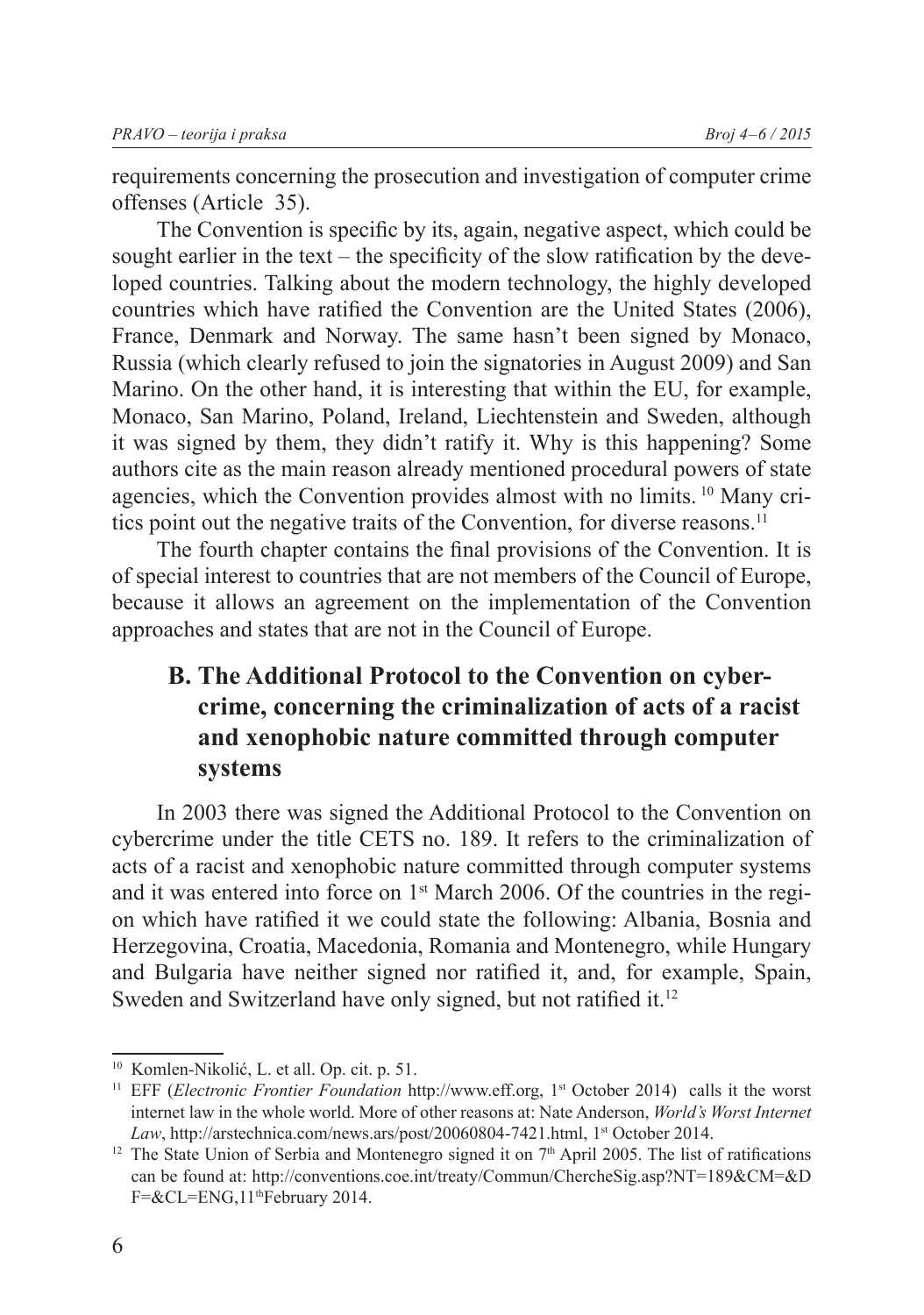#### *COMPUTER RELATED CRIME – THE DECISION OF THE COUNCIL OF EUROPE*

The main purpose of the adoption of the Additional Protocol relating to the criminalization of acts of a racist and xenophobic nature committed through computer systems is the incrimination of behaviour not covered by the Convention as well as the spread of hatred, intolerance and bigotry toward racial, national, religious and other groups and communities, using computers as a means of communication and dissemination of propaganda. The activities in question carry a great social danger because of inability to control the availability and distribution of highly flammable contents. We are not talking about the right to publicly express their opinions, but this is a very complex phenomenon, which carries abuse on this or other rights at the Internet or another network by using a computer, where the ability of reacting an adequate authority is significantly reduced. The Protocol is primarily focused on the criminalization and punishment of such incidents, regardless of whether they are spreading hatred, intolerance or historical facts being represented in a false way, or by any other means discriminate against or denigrate certain ethnic, racial, religious group or organization that they represent.

The authors of the Protocol in the preamble invoke the European Convention on Human Rights and Fundamental Freedoms, the Protocol 12 to the European Convention, which prohibits any form of discrimination against individuals or groups on the basis of a protected personal characteristics, and the Convention on the Elimination of All Forms of Racial Discrimination, which was adopted within the United Nations in 1965.

The Protocol consists of four chapters:

- General provisions (Articles 1-2)

- Measures to be taken at the national level (Articles 3-7)

- Relations between the Convention on Cybercrime and its Additional Protocol (Article 8)

- Final provisions (Articles 9-16).

In a relatively short text, the Protocol establishes the obligation of States Parties to the national legislation criminalizing the following conduct:<sup>13</sup>

1) Dissemination of the racist and xenophobic material through computer systems means any act by which the material is made available to the public, using a computer or computer system. The material can be made available in a variety of ways, such as sending it to a large number of e-mail addresses or presenting it at the Internet; States are allowed to say whether this process will

<sup>&</sup>lt;sup>13</sup> Art. 3-6. Of Protocol, Council of Europe, Additional Protocol to the Convention on cybercrime, concerning the criminalisation of acts of a racist and xenophobic nature committed through computer systems CETS No.: 189, Convention Explanatory Report, Strasbourg, 28.I.2003 http:// conventions.coe.int/Treaty/en/Treaties/Html/189.htm> (December 20, 2013)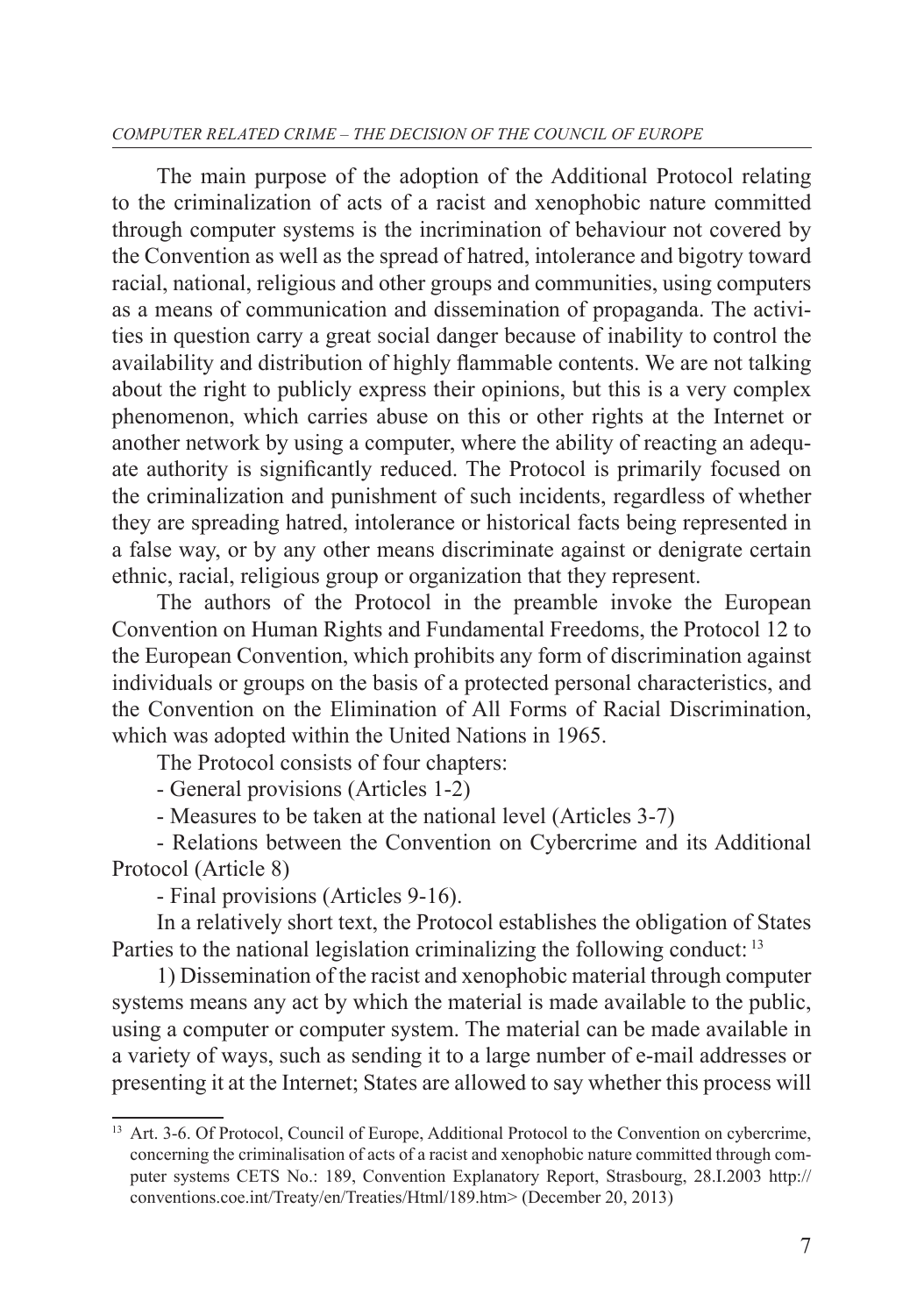be introduced in the criminal law (to be criminalized), and given the possibility of making a reservation on those behaviours, which can, under domestic law, be considered to represent a form of expression freedom of speech.

2) The threat motivated by racism or xenophobia represents making it inevitable to an individual or group towards which there would be committed a serious crime, as defined in the domestic law of the states, by using a computer or computer system. An individual or group should be individualized according to their race, colour, descent, national, ethnic or religious affiliation, to have this criminal act regarded as a specific form provided by the Protocol;

3.) The insult motivated by racism or xenophobia has the same elements as the previous act, only it is not a threat, but rather insulting an individual or group based on race, colour, descent, national, ethnic or religious affiliation; the State can make a reservation to this article fully, or may limit criminalization to those offenses spreading hatred, or through which an individual or group is humiliated or shamed to ridicule. Probably the specificity and diversity of the Internet communications with a combination of the right of exercising a free expression of opinion in public have allowed the creators of the Protocol to define this offense in this way.

4) Denial, reduction, approval or justification of genocide or crimes against humanity introduces an interesting concept of punishment for the alleged acts committed via a computer or computer system if the subject cases were decisions by international tribunals. Also, this content must and alike has to somehow be made available to a larger number of people who use computers and the Internet or other computer networks.

Each Party shall adopt such legislative provisions that would previously elaborated actions qualify as a criminal offense if they are made of premeditation, aiding or incitement to commit any of these offenses.

In this section, subject to execution are the cases that were subject to decisions by international criminal courts, starting with the International Military Tribunal in Nuremberg in 1945, through the processes of Tokyo in 1946 onwards, which implies the offenses as subject to decisions of the Tribunal for war crimes in the former Yugoslavia as well as Rwanda, the International Criminal Court in Rome.

The decision on the implementation, the practices and international cooperation enshrined in the Convention shall also apply to the acts that are established by the Protocol.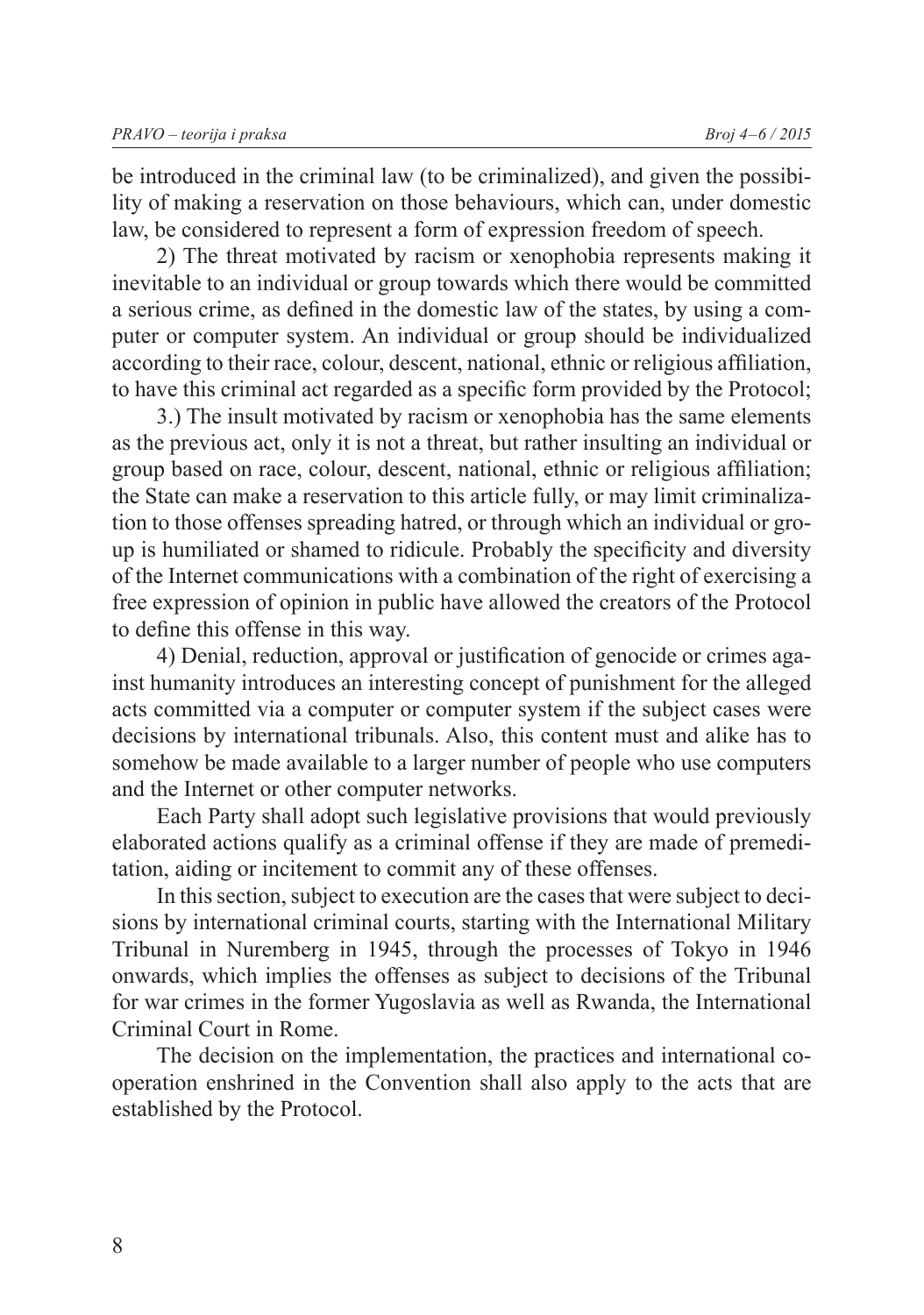## **C. The Convention on the Protection of Individuals with regard to the Automatic Processing of Personal Data (ETS 108)**

The Convention was concluded on  $28<sup>th</sup>$  January 1981 and entered into force on  $1<sup>st</sup>$  October 1985.<sup>14</sup> The main objective of the Convention was to strengthen the legal framework in the field of personal data protection because of the increased usage of a computer technology for administrative purposes (especially the introduction of a governance), and the possibilities of abuse that it brings. The issue is based on the assumption that, in modern societies, passing many decisions concerning the exercise of the rights of individuals is based on the information and data stored in computers and computer systems (the data necessary for the calculation and payment of salaries, the data related to the creditworthiness of persons, social and medical care, the data on the health status of individuals, etc.). It is necessary to prescribe the conditions for the usage of such information and to make them available to persons who meet appropriate conditions and pass required procedures and thus reduce the possibility of abuse. It is particularly interesting to look at the proposals for the modernization of the Convention since the majority of EU member states have harmonized legislation according to EU directives and that in one or another legal system has certain shortcomings. The Explaining report<sup>15</sup> states that the national legislation of the Member States do not provide the necessary level of protection of citizens in this area, particularly with regard to the mechanisms of effective control over citizens' personal information being collected and used by state agencies and other entities. This is explained by the existence of certain social responsibilities of these agencies or persons processing the data to be given the power to carry such information with them and process them separately.

The central and essential part of the Convention is the second chapter in which the substantive provisions contained in the form of basic principles (such as a minimum protection that must be given to the processing of

<sup>&</sup>lt;sup>14</sup> "The Convention on the Protection of Individuals with regard to Automatic Processing of Personal Data", (ETS No.108, 28th January 1981, Entry into force: 1st October1985). Serbia signed and ratified the Convention on 6th September 2005 and it came into force on 1st January 2006. With this Convention there came along the additional protocols: the Additional Protocol to the Convention for the Protection of Individuals with regard to ЕТS no. 181, the Autoмatic Processing of Personal Data regarding supervisory authorities and transborder data flows, Strasbourg, 8th November 2001. Serbia signed that Protocol on 2<sup>nd</sup> July 2008. and ratified it on 8<sup>th</sup> December 2008. It came into force on 1<sup>st</sup> April 2009.

<sup>15</sup> http://conventions.coe.int/Treaty/en/Reports/Html/108.htm last accessed on 26th February 2010.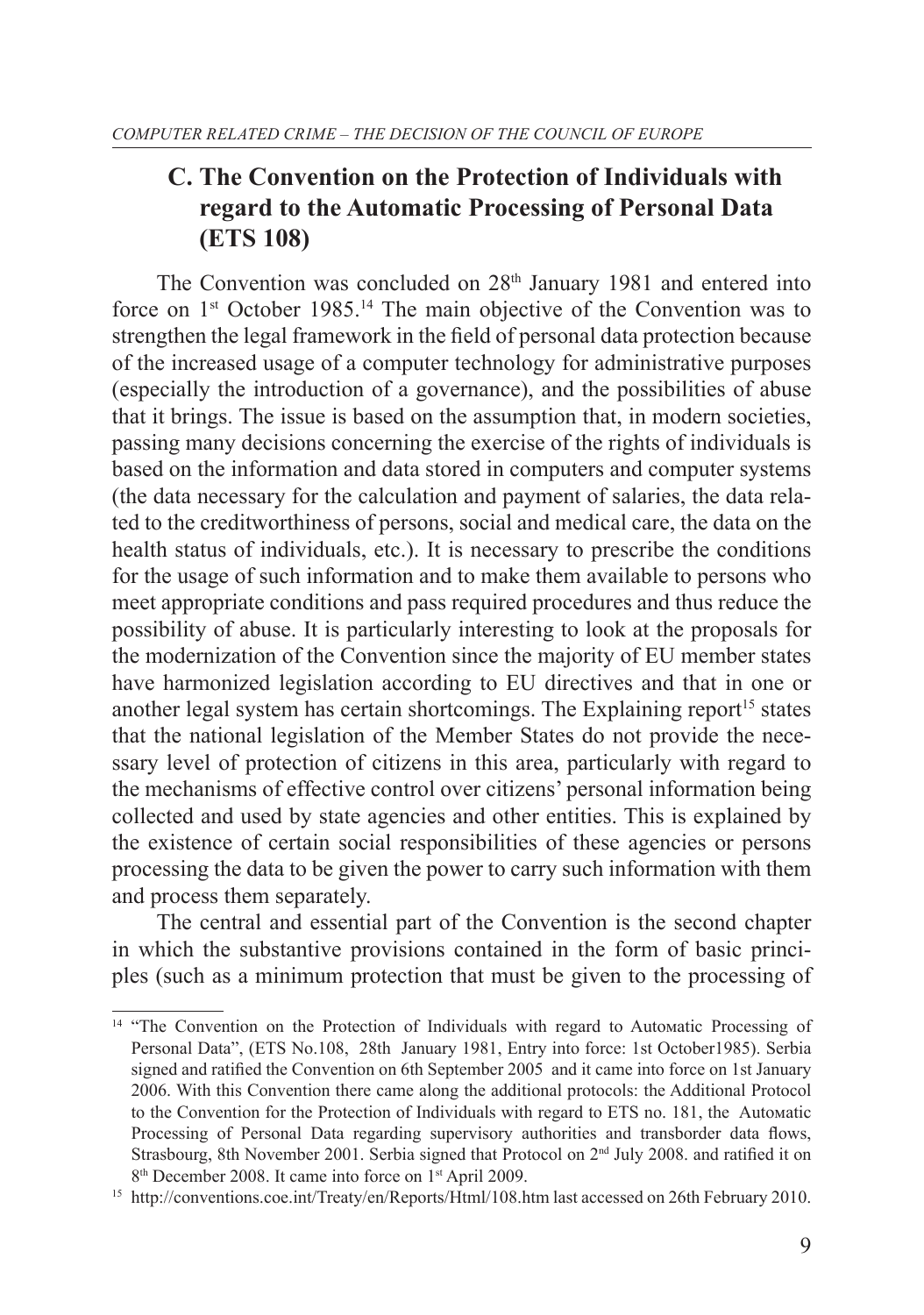personal data) concerning: 1) the quality of the data collected (the pattern in the data collection, the data for purposes permitted by law, the accuracy and timeliness of the data as well as keeping them in a shape and form which permits identification, Article 5 of the Convention), 2) the special categories of the data (the data on racial and political affiliation, religious beliefs, as well as the data concerning a health status, sexual orientation and prior convictions cannot automatically be collected and made publicly available unless the law provides special measures of protection in respect of the above data, Article 6 of the Convention), 3) the security of the data collected (the obligation to apply appropriate security measures to thwart an accidental or unauthorized destruction of the data collected as well as a loss, unauthorized access, modification or distribution of the automatically collected data, Article 7 of the Convention), 4) additional safety measures referring to persons on whom information are collected automatically (concerning the right of the access to any analysis of the automatically collected information, the right to request a deletion of illegally collected data and the right to a remedy if these requirements cannot be met, Article 8 of the Convention), 5) exceptions and limitations (the rights prescribed in Articles 5, 6 and 8 of this Convention may be limited only by a certain law of the Member State in cases when it is necessary in order to protect the national security, public order, the monetary system of the country, the suppression of criminal offenses as well as to protect the persons about whom the data are collected or other persons` rights and freedoms, Article 9 of the Convention). States are obliged to provide for appropriate sanctions to effectively avert any injury or abuse of the rights provided by the Convention.

The third chapter contains the provisions relating to the cross-border traffic of automatically collected personal data. The essence of these provisions is to ensure the free flow of information between Member States and to ensure the absence of any special control mechanisms or the existence of the regime of permits or approvals. This solution is logical, bearing in mind that the Convention lays down the basic principles for the automatic collection of information that make up the so-called "common core" among member states so as there does not exist the need for additional regulation or individual restrictions in the trade of personal data (except, of course, those restrictions that are established by the Convention in Article 12, paragraph 3). This "common core" also solved the problem of the possible application of the laws of certain states in the territories of other countries – the conflict of law jurisdiction.

The fourth and fifth chapters of the Convention prescribe the mechanisms of cooperation of States Parties, in certain cases (Chapter IV – relating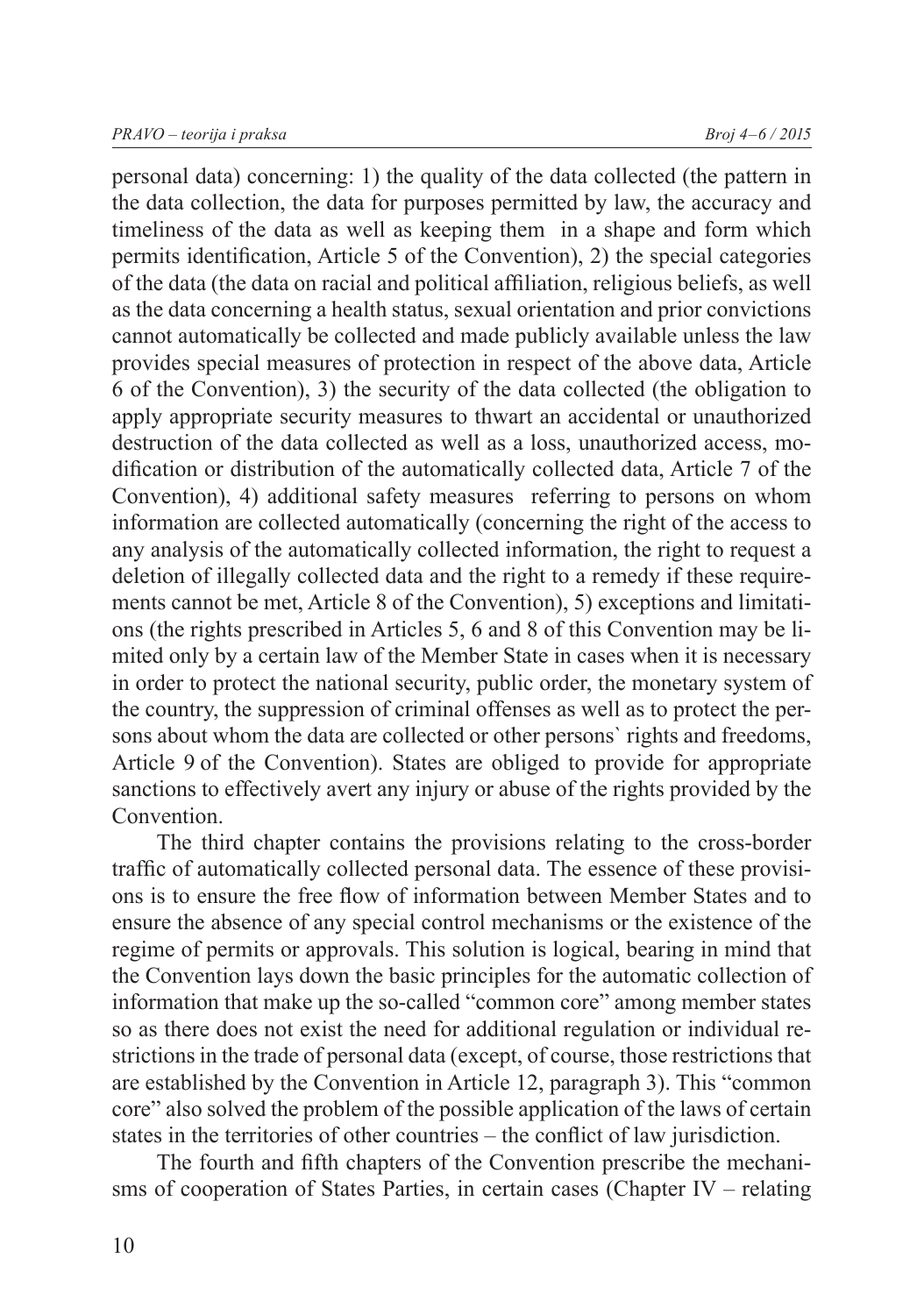to a cooperation between the competent bodies and assistance to persons who are residents of a Contracting State other than their own), but also in terms of issues relating the application of the Convention as such (chapter V - the consultative Council for the implementation of the provisions of the Convention.)

### **D. Other documents**

**The Convention on the Protection of Children against a Sexual Exploitation and Sexual Abuse** (ETS201) is a significant international document which should lead to the increased efficiency of criminal proceedings in which children are victims of a sexual exploitation and abuse. Its aim is also to bring about the harmonization of national legislations with regard to substantive criminal legislation in the works in which a computer technology and networks are used for the purpose of distribution, exchange and storage of illegal content.

The purpose of the **Convention on the Prevention of Terrorism (ETS 196)** is to increase efforts to prevent terrorism and its negative effects on the freedoms and rights of citizens, to influence a creation of the measures to be taken at both the national and international levels, as well as through an international cooperation. On the one hand, through the achievement of these objectives the Convention attempts to criminalize the behaviour (including certain preparatory actions) that can lead to acts of terrorism (a public provocation or public incitement to commit terrorist acts, the recruitment and training of the members of terrorist organizations). On the other hand, it provides empowerment and collaboration, internally, at the level of creating a national policy for the prevention and, internationally, through a number of measures - through, when it is necessary, the modification of existing agreements on extradition and legal assistance. The Convention makes this through the exercise of the exchange of information, imposition of obligation to the authorities to prosecute and investigate such crimes, but also through the introduction of liability for legal persons (in addition to individuals) for crimes in this area together with the imposition of obligation to proceed with the prosecution of the perpetrators of the territory of a country that has refused the extradition. It is necessary to point out that this Convention naturally leans to the criminalization of the Additional Protocol to the Convention on Cybercrime, CETS No. 189, specifically Article 3 of the same.

In order to support this view there goes the opinion of the Committee of experts on terrorism (CODEXTER) from 10<sup>th</sup> November 2005 which was issued at the request of the Committee of Ministers concerning cyber-terrorism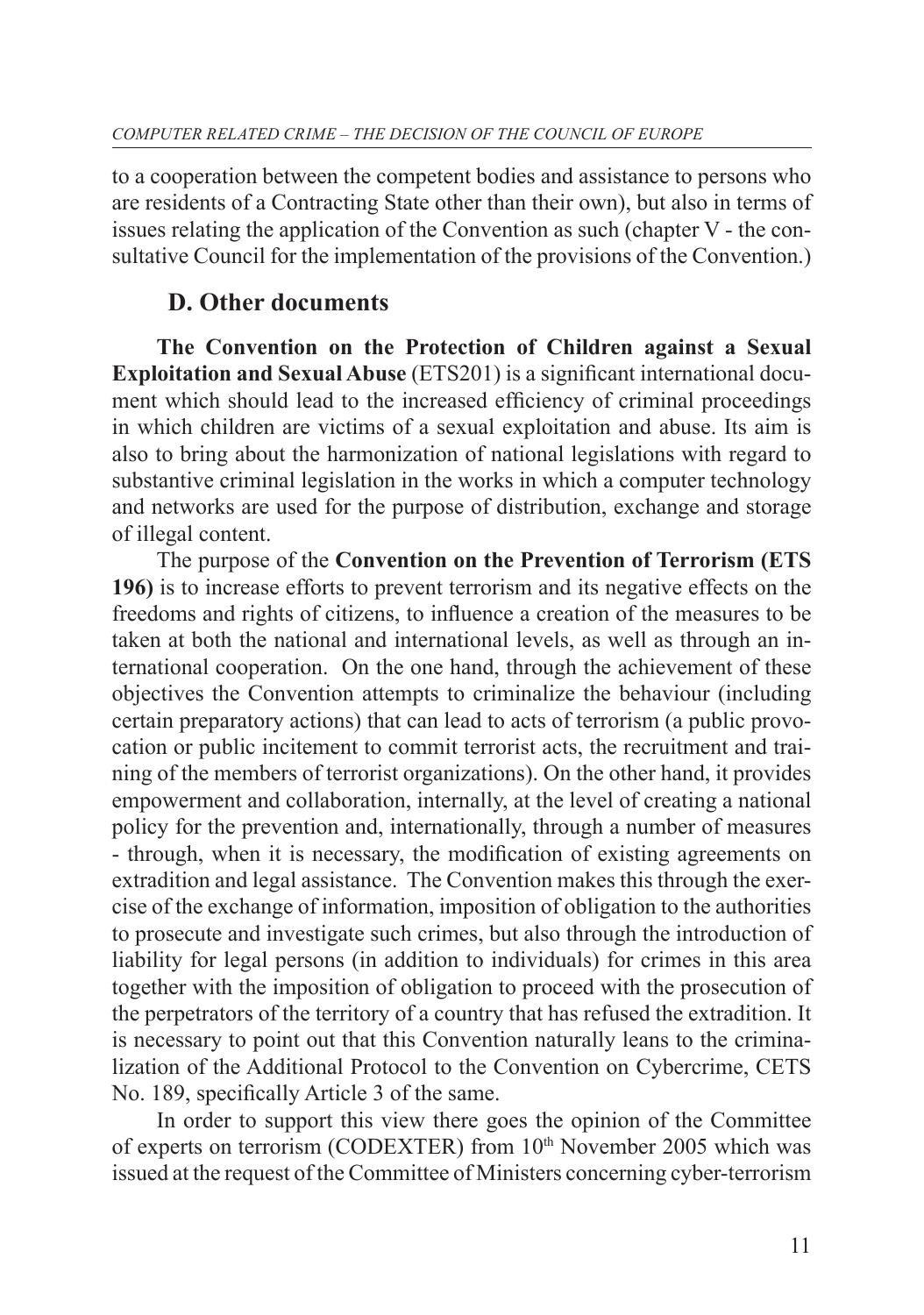and the use of the Internet for the purpose of carrying out terrorist acts. The author highlights the issues regarding cyber-terrorism which should be set in relation to the assessment of the effects of implementation of the Convention on Cybercrime. Since it has been noticed that most of the issues related to attacks on computer systems and networks are adequately covered by the provisions of the Convention on Cybercrime, it is necessary to carry out a continuous evaluation of the effects of the Convention and, if necessary, to complete the provisions with indispensable solutions which may occur. As a conclusion it is stated that the focus needs to be accomplished to achieve an effective and consistent application of the provisions of the Convention on the Prevention of Terrorism and Cybercrime and to encourage states to fully implement the Convention.

**The Convention on the Rights of the Child.** By ratifying the Convention on the Rights of the Child,16 Contracting States are, inter alia, pledged to provide every child a protection from exploitation and performing any work that is likely to be hazardous to life or health of the child, or constituting the violation and/or breach of its physical, emotional and sexual integrity. By the ratification of the Convention on the Rights of the Child (hereinafter CRC), our country has assumed an obligation to take measures to prevent violence against children and to ensure the protection of all its forms (in the family, institutions and the broader social environment, etc.). Also, contracting parties are committed to provide measures to promote a physical and psychological recovery of a child victim - all forms of exploitation, and to ensure a social reintegration, or provide a child's integration into a new social environment (Article 39 CRC).

#### **Conclusion**

In this segment, a significant concern was created on the issue of the organization of the judicial system of the state towards creating conditions for a successful combat against new forms of a criminal activity. Specifically, whether to opt for a comprehensive systemic change, or change a number of regulations in order to create an adequate legal framework, or be oriented towards a partial amendment of certain legal provisions in order to create conditions for a timely and adequate response to new forms of a criminal behaviour, that is the question each state has solved or is dealing with in accordance with their capacities. The first method is without a doubt very effective,

<sup>16</sup> *Law on ratifying of The Convention on the Rights of the Child,* The Official Gazette of SFRY – International contracts, no. 15/90.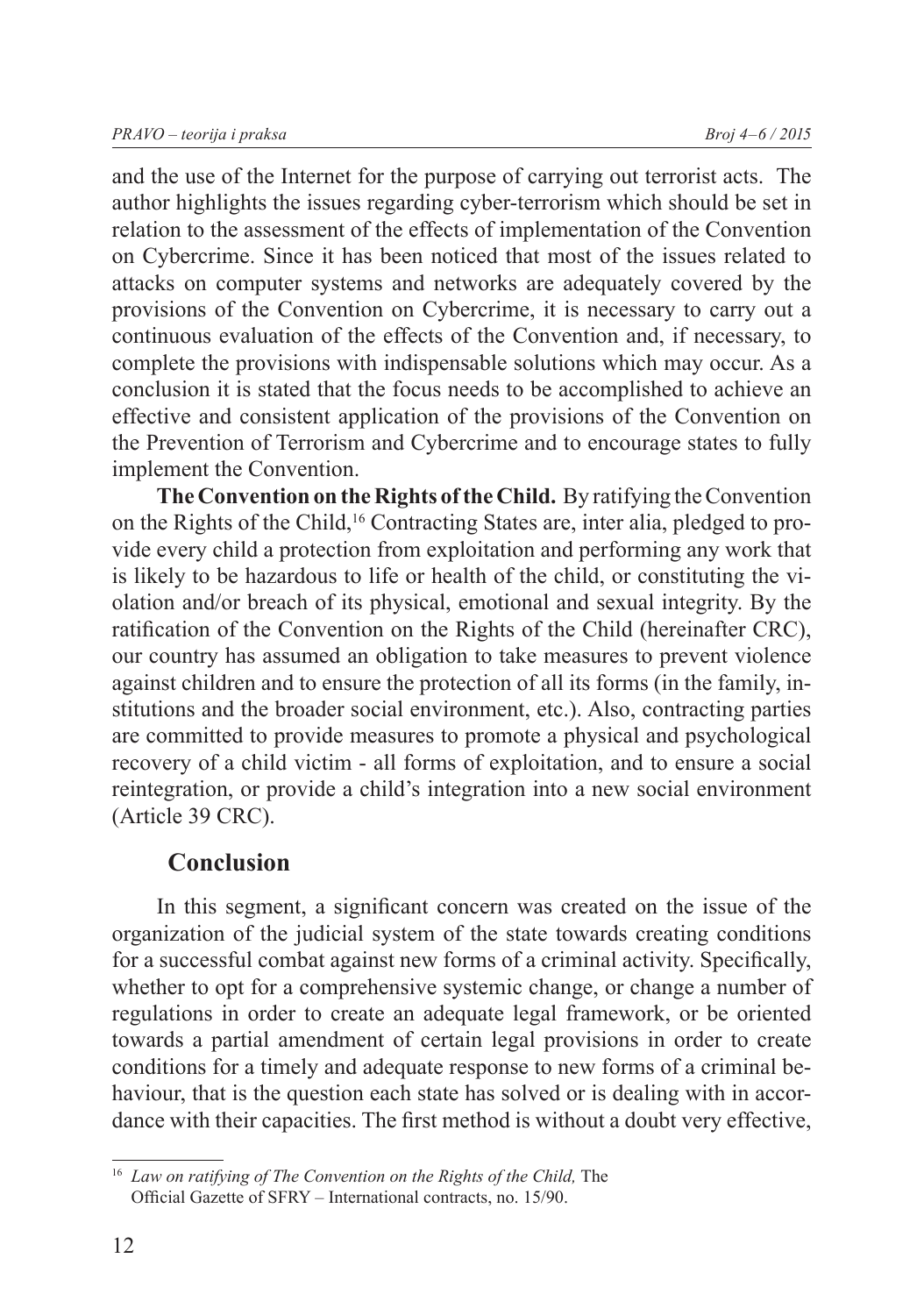but also very demanding, since it requires a high degree of political and social consciousness of the necessity of changes that should be followed, while the second method is more economical and less demanding one. It does not impinge on the basis of the system, but on a series of unresolved issues such as the question of jurisdiction for certain crimes, the collision of a new and existing legislation, and so on.

## **Dr Mina Zirojević**

Institut za uporedno pravo, Beograd

# *ZLOČIN POVEZAN SA UPOTREBOM KOMPJUTERA – ODLUKA EVROPSKOG VEĆA*

**REZIME**: Zbog značaja informacionih i komunikacijskih tehnologija javila se potreba da se širom sveta utvrde mere i mehanizmi da bi se i društvo i pojedinac zaštitili od zloupotreba u ovoj oblasti putem usvajanja odgovarajućih pravnih rešenja i unapređenja međunarodne saradnje. Rezultat ovih napora, pored još nekih drugih stvari, jeste usvajanje Konvencije Evropskog Veća o kibernetičkom zločinu, koja je, po mišljenju međunarodne zajednice, utvrdila minimalne standarde neophodne za usklađivanje sa nacionalnim zakonodavstvom radi efikasne borbe protiv zloupotreba u domenu visoke tehnologije.

**Ključne reči:** *internet, zloupotreba, Evropsko veće, konvencije.*

# *B i b l i o g r a p h y*

- 1. Brkić, S. (2010). Krivično procesno pravo II, Pravni fakultet u Novom Sadu, Novi Sad
- 2. Grupa autora: (2008). Priručnik za istragu krivičnih dela u oblasti visokotehnološkog kriminala, Savet Evrope
- 3. Komlen-Nikolić, L., Gvozdenović, R.; Radulović, S.; Milosavljević, A.; Jeković, R.; Živković, V.; Živanović, S.; Reljanović, M.; Aleksić, I. (2010). Suzbijanje visokotehnološkog kriminala, Beograd, Udruženje javnih tužilaca i zamenika javnih tužilaca Srbije
- 4. Lazarević, Lj. (2006). Komentar Krivičnog zakonika Republike Srbije, Beograd, Savremena administracija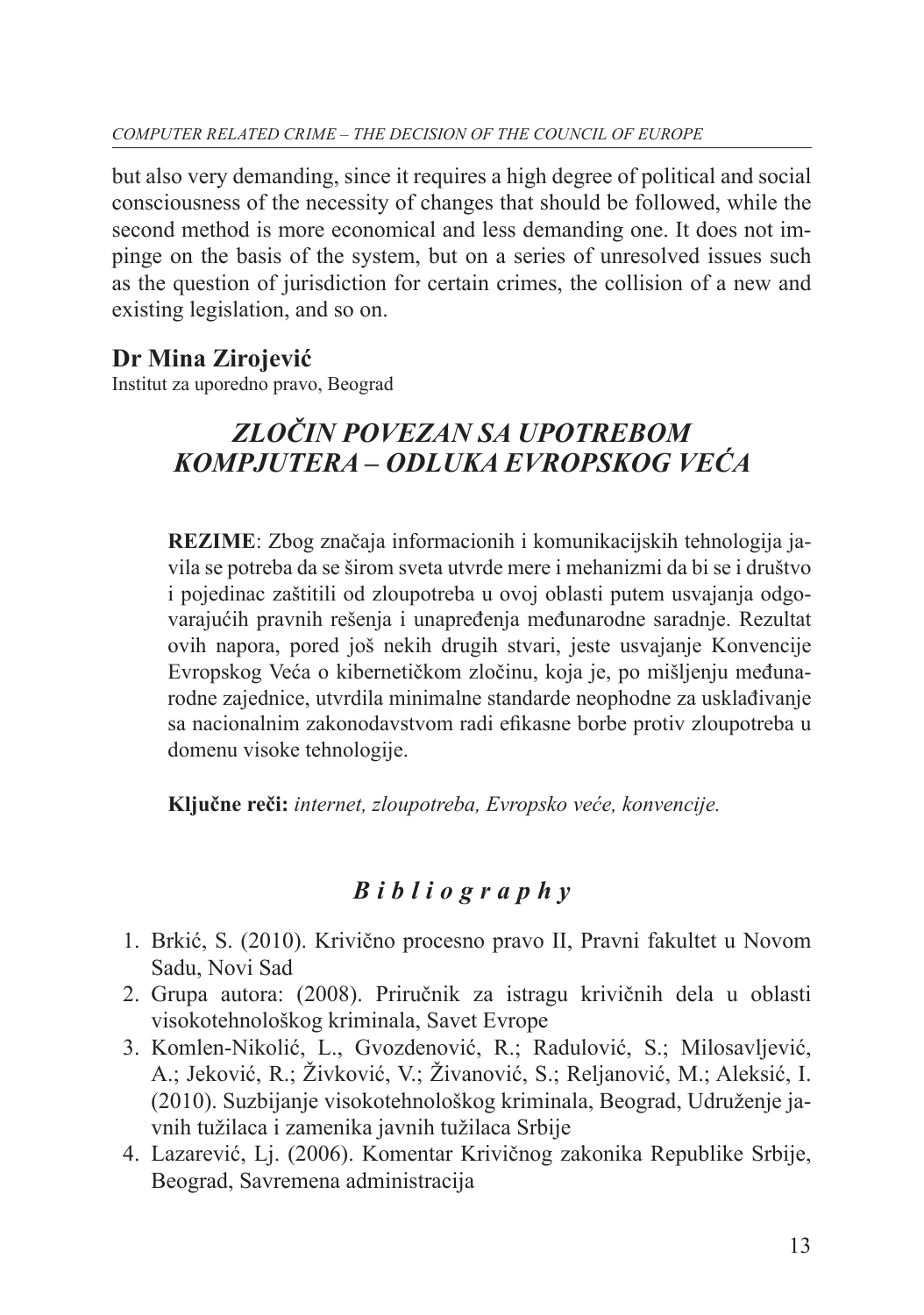- 5. Prlja, D. i Reljanović, M. (2010). Pravna informatika, Beograd, Pravni fakultet Univerziteta Union, Javno preduzeće Službeni glasnik
- 6. Korać, S. (2008). Suzbijanje dečije pornografije na Internetu: EU standardi, *Revija za bezbednost.* 2 (11), str. 46-51.
- 7. Prlja, D., Reljanović, M. (2009), Visokotehnološki kriminal uporedna iskustva, *Strani pravni život* (3), str. 161-184.
- 8. Radulović, S. (2008). Specifičnost pribavljanja elektronskih dokaza o izvršenju krivičnih dela visokotehnološkog kriminala, *Revija za bezbednost*, 2 (12) 17-22
- 9. Urošević, V. (2009). Nigerijska prevara u Republici Srbiji, *Bezbednost,* 51 (3), str. 145-156.
- 10. Criminal Code, "The Official Gazette of RS", no. 85/2005, 88/2005 corr., 107/2005 - corr., 72/2009, 111/2009 and 121/2012
- 11. The Code of Criminal Procedure, "The Official Gazette of RS", no. 72/2011, 101/2011, 121/2012, 32/2013 and 45/2013
- 12. Law on Ratification of the Convention on Cybercrime, "The Official Gazette", no. 19/2009
- 13. Law on Amendments to the Criminal Law of the Republic of Serbia, "The Official Gazette of RS ", no. 39/2003
- 14. "The Official Gazette of RS", no. 85/2005, 88/2005 corr., 107/2005 corr., 72/2009, 111/2009 and 121/2012
- 15. Law on Organization and Jurisdiction of Government Authorities in the fight against cyber- crime, "The Official Gazette of RS", no. 61/05 and 104/09
- 16. The Act on Mutual Legal Assistance in Criminal Matters, "The Official Gazette of RS", no. 20/2009
- 17. Aćimović, B.: "Žestok DoS napad na pet gigantskih sajtova", Linux.rs,  $\langle \text{http://www.linux.rs/content/view/112/20/}(May 7<sup>th</sup>, 2009);$
- 18. The Convention on Cybercrime, The Council of Europe, Budapest, 23<sup>rd</sup> November 2001.; European Treaty Series (ETS) - No. 185 <http://conventions.coe.int/Treaty/en/Treaties/Word/185.doc> (August  $5<sup>th</sup>$ , 2010)
- 19. The Council of Europe, The Convention on Cybercrime, ETS No. 185 Explanatory Report <http://www.conventions.coe.int/Treaty/en/Reports/ Html/185.htm> (December  $20<sup>th</sup>$ , 2013)
- 20. "Podignuta optužnica protiv autora Sassera", Mikro-PC World; <http:// www.mikro.co.yu/main/index.php?q=vestiarhiva&godina=&mesec=& ID=6192> (May  $7<sup>th</sup>$ , 2009)
- 21. "Softverska piraterija oštetila budžet za 72 miliona dolara", Danas, 09.05.2008.; <http://www.danas.rs/vesti/ekonomija/softverska pirateri-